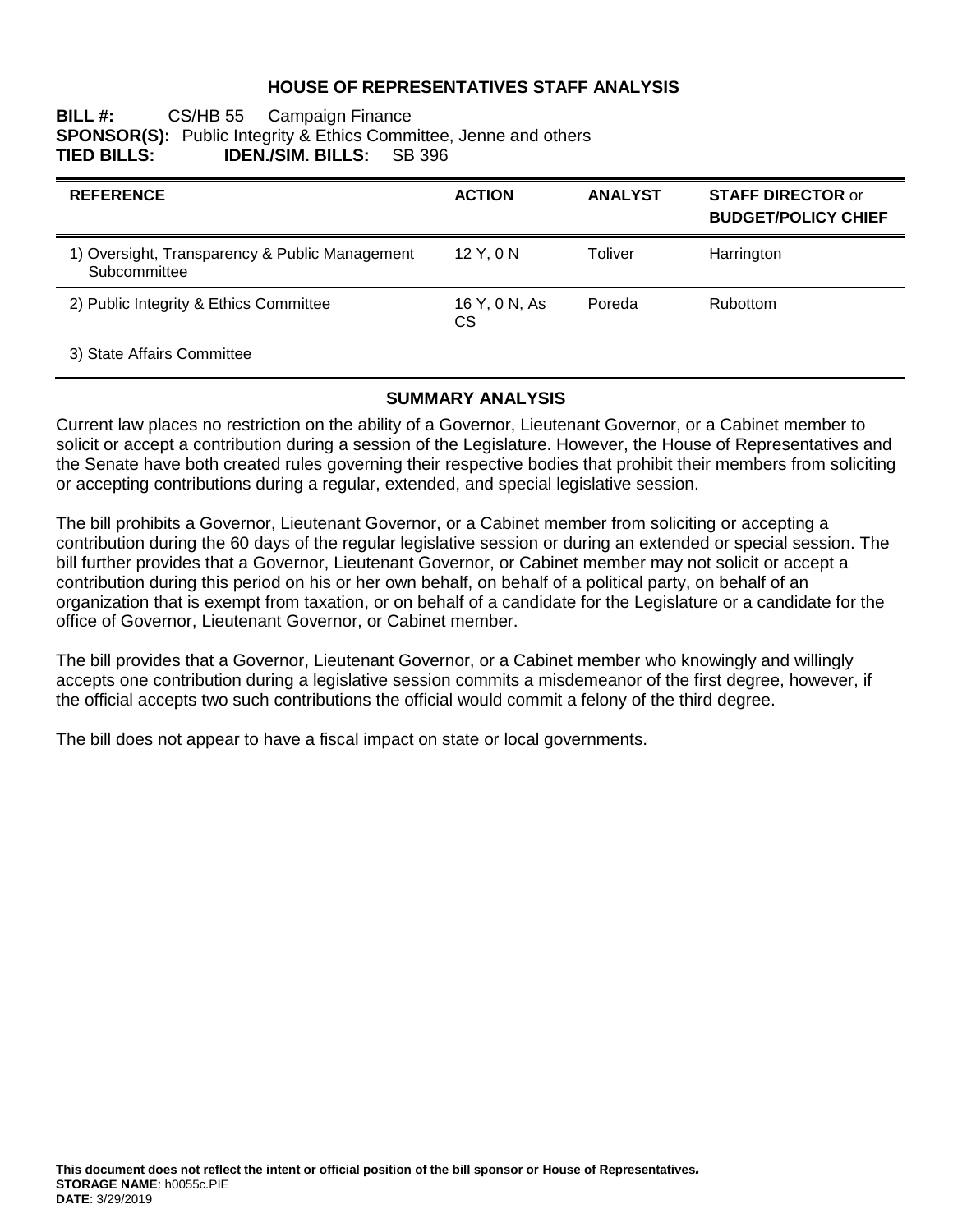## **FULL ANALYSIS**

## **I. SUBSTANTIVE ANALYSIS**

## A. EFFECT OF PROPOSED CHANGES:

#### **Background**

#### Florida Election Code

The Florida Election Code<sup>1</sup> places certain restrictions on the contributions a candidate can receive during the course of his or her campaign.<sup>2</sup> Those restrictions range from capping the amount an individual may contribute to a given campaign<sup>3</sup> to prohibiting candidates from soliciting contributions from "any religious, charitable, civic, or other causes or organizations established primarily for the public good."<sup>4</sup>

Currently, the only temporal restriction placed on campaign contributions to a candidate provides that if a candidate with opposition in an election receives a contribution on the day of an election or less than five days before that election, the contribution must be returned and may not be used or expended by or on behalf of the candidate.<sup>5</sup> However, once elected the "candidate" becomes an "elected official." and until such time as he or she becomes a candidate once more, the restrictions on contributions in the Florida Election Code cease to apply.

#### Florida Legislative Rules

The Florida Constitution requires each house of the Legislature to create rules of procedure to govern its members and proceedings. $6$  In House Rule 15.3(c) and Senate Rule 1.361, each chamber has decided to explicitly prohibit members of their respective bodies from soliciting or accepting contributions during a regular legislative session, extended session, or special session of the Legislature.

#### **Effect of the Bill**

The bill prohibits a Governor, Lieutenant Governor, or a Cabinet member from soliciting or accepting a contribution during the 60 days of the regular legislative session or during an extended or special session. A Governor, Lieutenant Governor, or a Cabinet member may not solicit or accept a contribution during this period on his or her own behalf, on behalf of a political party, on behalf of an organization that is exempt from taxation under s. 527 or s. 501(c)(4) of the Internal Revenue Code, or on behalf of a candidate for the Legislature or a candidate for the office of Governor, Lieutenant Governor, or Cabinet member. The bill provides that a Governor, Lieutenant Governor, or a Cabinet member who knowingly or willingly accepts one contribution during a legislative session commits a misdemeanor of the first degree, however, if the official accepts two such contributions he or she would commit a felony of the third degree.

#### B. SECTION DIRECTORY:

Section 1 amends s. 106.08, F.S., relating to campaign contributions.

Section 2 provides an effective date of upon becoming a law.

 $\overline{a}$ 

<sup>6</sup> Article III, s. 4, FLA. CONST.

**STORAGE NAME**: h0055c.PIE **PAGE: 2**

<sup>1</sup> Section 97.011, F.S. Chapters 97-106, F.S., are known as the Florida Election Code.

<sup>2</sup> Section 106.08, F.S.

<sup>3</sup> Section 106.08(1), F.S.

<sup>4</sup> Section 106.08(5)(b), F.S.

 $5$  Section 106.08(3)(a), F.S.

**DATE**: 3/29/2019